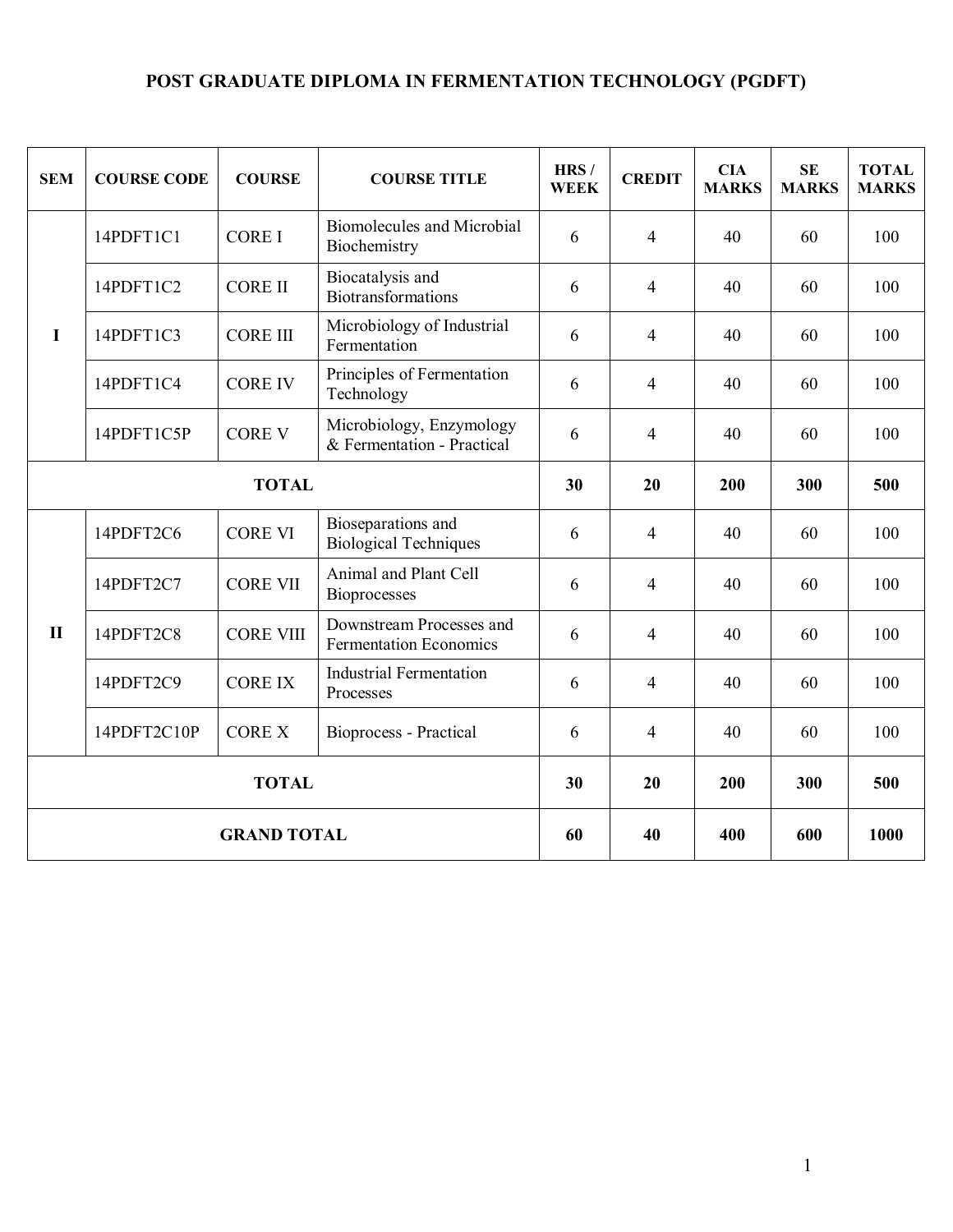# **SEMESTER I: CORE I BIOMOLECULES AND MICROBIAL BIOCHEMISTRY**

**Course Code : 14PDFT1C1** Max Marks : 100 **Hours / Week : 6 Internal Mark : 40 Credit : 4 External Mark : 60**

### **Objective:**

The course aims to provide students with a basic understanding of the molecular architecture of eukaryotic cells and organelles, including macromolecules*.* 

**18 hours 18 hours** Carbohydrates: Classification, structure, general properties and functions of polysaccharides and complex carbohydrates; amino sugars, proteoglycans and glycoproteins. # Lipids: Classification, structure, properties and functions of fatty acids, essential fatty acids, fats, phospholipids, sphingolipids, cerebrocides, steroids, bile acids, prostaglandins#, lipoamino acids, lipoproteins, proteolipids, phosphatidopeptides, lipopolysaccharides.

# **UNIT II** 18 hours

Proteins **:** Primary (peptide conformation, N- and C- terminal, peptide cleavage), Secondary (αhelix, sheet, random coil, Ramachandran plot), Tertiary and Quaternary structures of proteins. # Nucleic acids: Nucleic acids as genetic information carriers, experimental evidence e.g., genetic transformation, Hershey-Chase experiments, action spectrum, etc<sup>#</sup>. Structure and function of nucleotides. Primary, secondary and tertiary structure of nucleic acids, DNA forms and conformations, Denaturation of DNA.

**UNIT III** 18 hours Microbial Metabolism: Glycolysis, Alernative pathways to Glycolysis-: Pentose phosphate pathway, # Entner-Doundroff pathway, Aerobic respiration- Tricarboxylic acid cycle, The Electron Transport chain<sup>#</sup>, The Chemiosmosis.

**UNIT IV** 18 hours Anerobic respiration, Fermentation -lactic acid Alcohol, Mixed Acid, 2,3 butanediol, Propionic acid, Butyric acid., "Metabolic pathways of Energy Use: Gluconeogenesis, Biosynthesis of Lipid, Aminoacid – Arginine, valine, tryptophan#, histidine and methionine, catabolism of threonine, cysteine, tyrosine, tryptophan methionine, biosynthesis of Purine and Pyrimidine, Vitamins- watersoluble and lipid-soluble vitamins.

Microbial photosynthesis: prokaryotic and eukaryotic photosynthetic apparatus, photophosphorylation, light and dark, reaction, photorespiration, "Biological nitrogen fixation", Biochemistry of nitrogen fixation.

# **# # self-study portion**

# **UNIT V** 18 hours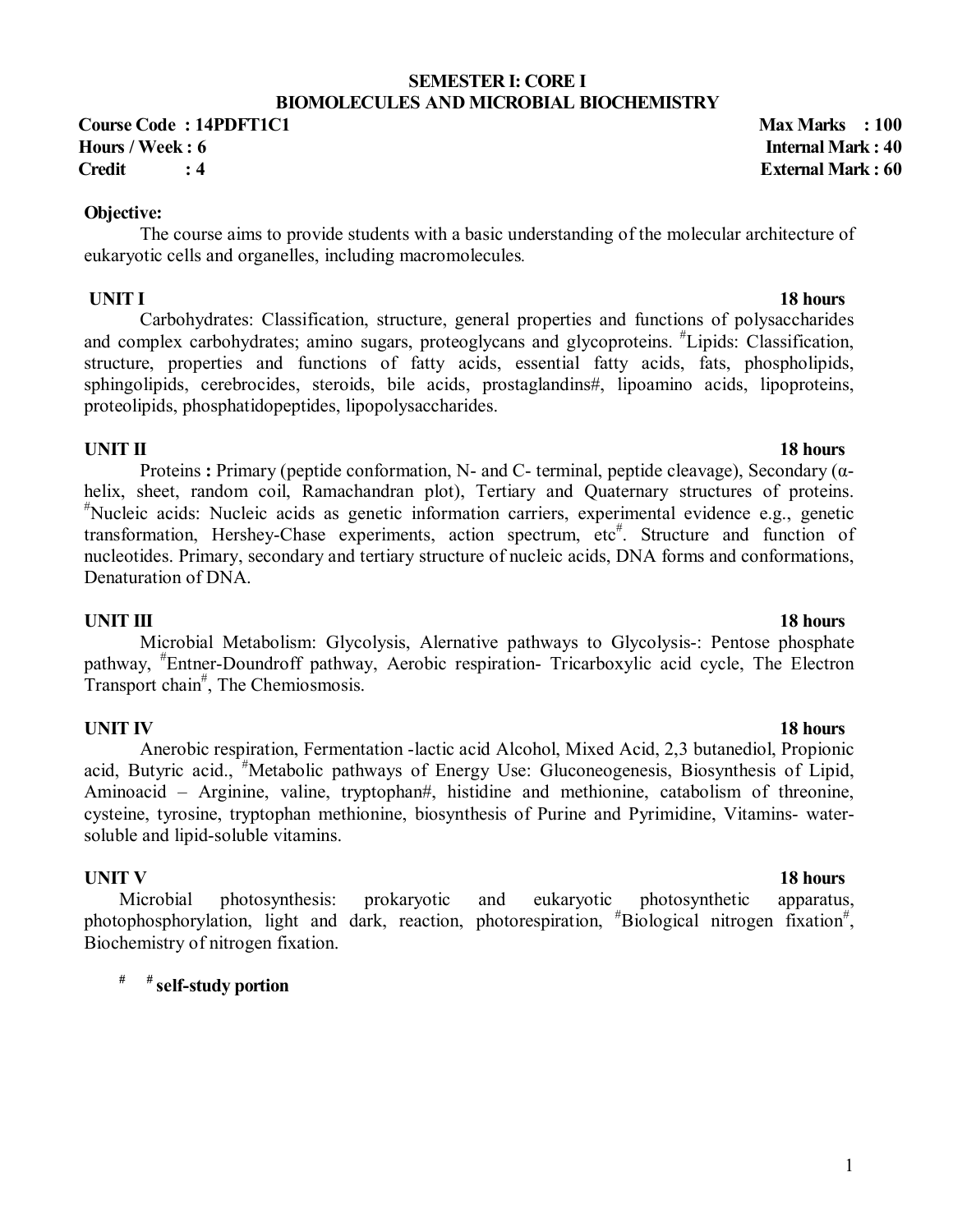# **Text Books**

- 1. Conn, E.E., P.K. Stumpf, G. Bruenimg and Ray H. Doi, Outlines of Biochemistry, John Wiley & sons. (1987).
- 2. Donald Voet and Judith G Voet. Fundamentals of Biochemistry, John Wiley & Sons, NY. (1999).

UNIT I Chapter II, T.B.1

UNIT II Chapter VII, T.B. 1

UNIT III Chapter X, T.B.1

UNIT IV Chapter XIV, T.B. 2

UNIT V Chapter XIV, T.B. 2

### **Books for References**

- 1. Garrett, R.H. and C.M. Grisham. Biochemistry, 2<sup>nd</sup> edition, by Saunders College Publishing, NY. (1999)
- 2. Lehninger: by David L. Nelson and M.M. Cox. Principles of Biochemistry,  $3<sup>rd</sup>$  edition, Maxmillan and Worth Publishers. (2000)
- 3. Murray, R.K., P.A.Hayes, D.K.Granner, P.A. Mayes and V.W. Rodwell,. Harper's Biochemistry, 25<sup>th</sup> edition, Prentice Hall International. (2000)
- 4. Stryer, L. Biochemistry,  $4^{th}$  edition, W.H. Freeman & Co., NY. (1995).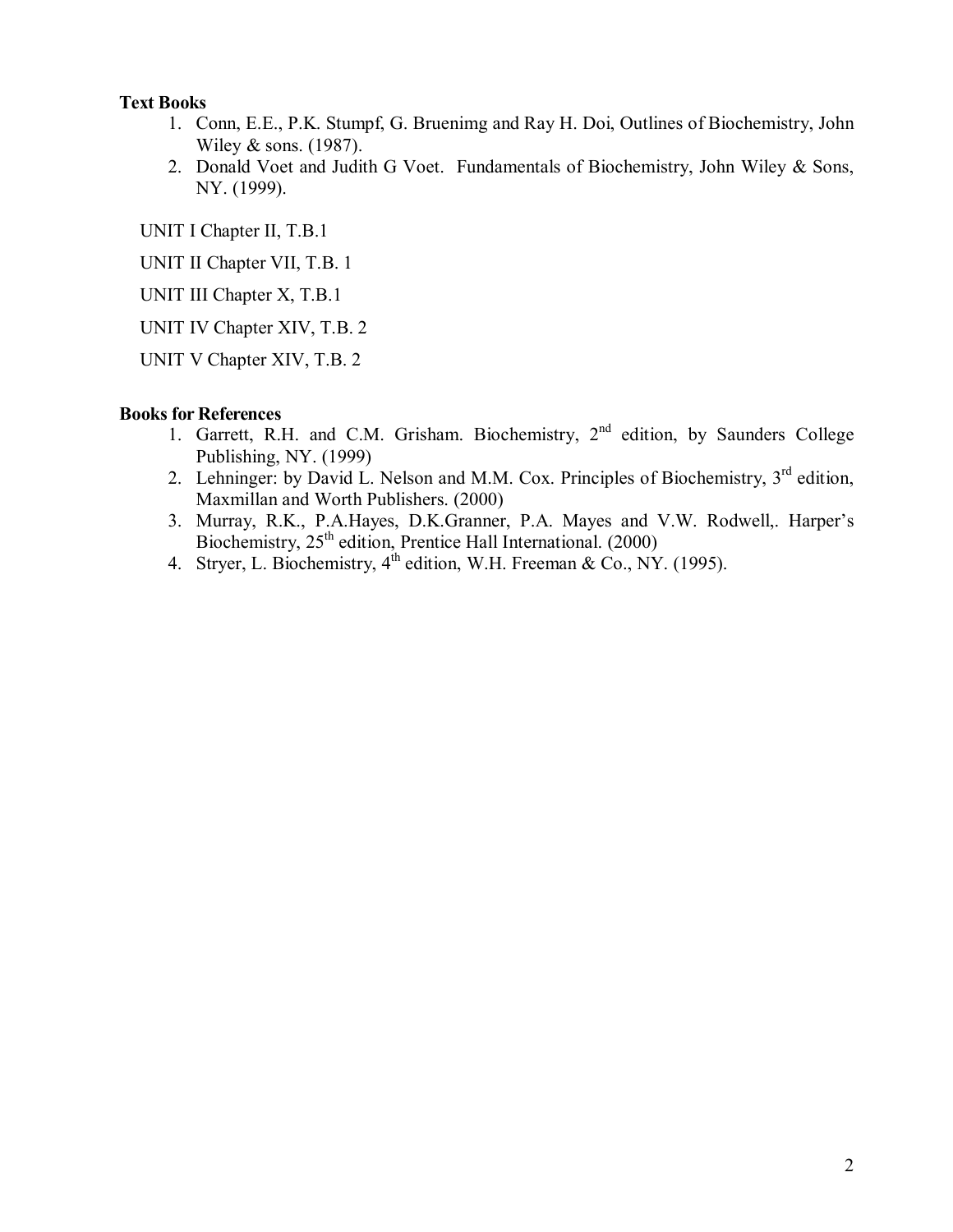### **SEMESTER I: CORE II BIOCATALYSIS AND BIOTRANSFORMATIONS**

**Course Code : 14PDFT1C2 Max Marks :100 Hours / Week :6 Internal Marks: 40 Credit : 4 External Marks: 60**

**Objective:** 

To identify enzymes of interest for target *biotransformations* by genome.

# **UNIT I** 18 hours

Catalysis, Biocatalysis, chemical nature of enzymes, characteristics - Enzyme Classification and nomenclature. General properties of enzymes like effect of pH, Temperature, Ions etc. # Extraction, assay and purification of enzymes#.

# **UNIT II** 18 hours

Mechanism of enzyme action – Energy mechanics.Enzyme Kinetics – MM hypothesis, Significance of Km and Vm values, Modifiers of Enzyme activity  $*$ Reversible and Irreversible modifications#.

# **UNIT III** 18 hours

Enzyme assays – methods, isolated enzymes and cell – free preparations, #Immobilization of enzymes, industrial applications#.

# **UNIT IV** 18 hours

Microbial biodegradation – aerobic & Anaerobic biodegradation of organic pollutants, # Bioremediation using extracellular electron transfer, Bacterial degradation of xenobiotics#. **UNIT V** 18 hours

 Oil biodegradation in marine systems – analysis of waste biotreatment in confined environments, <sup>#</sup>metabolic engineering and biocatalytic applications of the pollutant degradation machinery#.

# **# #Self-study portion**

# **Text Books:**

- 1. Charles R. Canter & Paul R. Schimmel;  $1<sup>st</sup>$  Edition,. Biophysical Chemistry: Part I: The conformation of biological macromolecules by W.H. Freeman Publishers. (1980).
- 2. David Freifelder; 2<sup>nd</sup> Edition,. Biophysical Biochemistry: Applications to Biochemistry and Molecular Biology by W.H. Freeman Publishing Inc. (1982)
- 3. Glick and Pasternack;  $4<sup>th</sup>$  Edition, Molecular Biotechnology: Principles and Applications of Recombinant DNA Technology, ASM Press. (2009).

UNIT I Chapter I, T.B.1

UNIT II Chapter VII, T.B. 1

UNIT III Chapter VII, T.B.1

UNIT IV Chapter X, T.B. 2

UNIT V Chapter XV, T.B. 3

# **Books for References:**

- 1. Malcolm Webb, and Edwin C. Dixon, 2nd Edition; Enzymes, Academic Press. (1984).
- 2. Puri and Sharma, Principles of Physical chemistry Vishal Publishing Co. (2008).
- 3. Trevor Palmer; 4<sup>th</sup> Edition; Understanding Enzymes, Prentice Hall. (1995).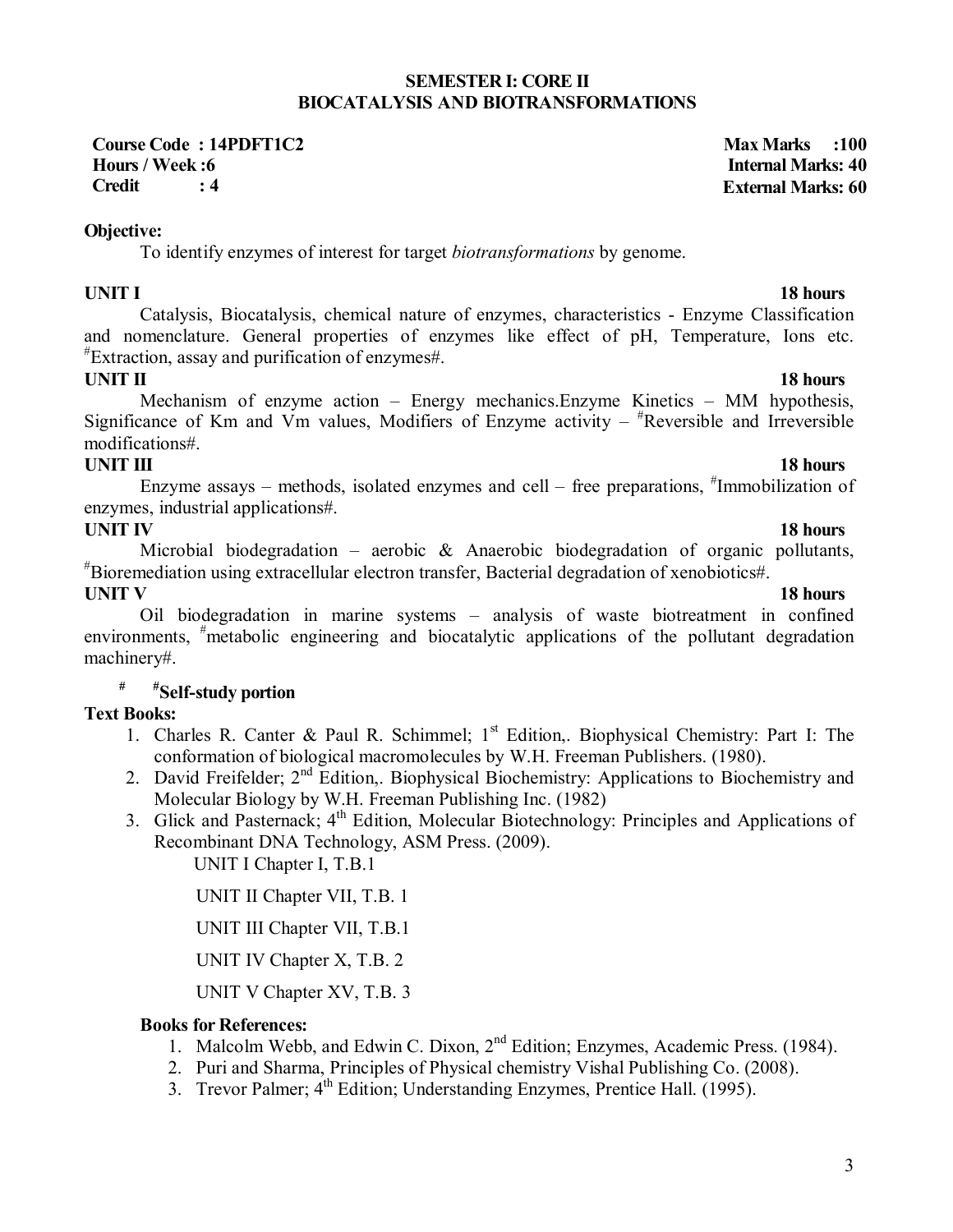### **SEMESTER I: CORE III MICROBIOLOGY OF INDUSTRIAL FERMENTATION**

Course Code: 14PDFT1C3<br> **Hours / Week: 6** Max Marks : 100 **Credit : 4 External Marks : 60**

### **Objective:**

To introduce the students to the various concepts of Microbial fermentation.

**UNIT I** 18 hours Introduction to microbiology, microscopy, General structural organization, function and reproduction of bacteria, algae and fungus. Isolation, cultivation and identification of bacteria. # Microbial growth, culture media, pure culture techniques#. Measurement of microbial growth.

# **UNIT II** 18 hours

Microbial Nutrition - Nutritional requirements, nutritional types of microorganisms. <sup>#</sup>Effect of environment on microbial growth#.

# **UNIT III** 18 hours

Principles of sterilization and disinfection. Physical and chemical methods of microbial control. # Maintenance and preservation of microorganism, Antimicrobial agent and resistant mechanisms. # Bacterial spores#.

**UNIT IV** 18 hours Primary and secondary metabolites – Organic feed stocks, organic acids, amino acids, enzymes, <sup>#</sup>nucleosides, nucleotides and related compounds#, vitamins and antibiotics.

**UNIT V** 18 hours Cell immobilization, microbial transformation, single cell protein, sewage treatment, biosensor, bioleaching and effluent treatment,  $*$ GMO's#.

# **# #self-study portion**

### **Text Books:**

- 1. Black, J.G. Microbiology Principles and Explorations 6th edition John Wiley and Sons Inc. (2005).
- 2. Pelczar M. J.Jr. Chan E.C.S., Kreig. Microbiology  $5<sup>th</sup>$  edition Tata McGraw Hill. (2006)
- 3. Perry, J.J., Staley, J.T., Lory, S., Microbial life Sinauer Associates Publishers. (2002). UNIT I Chapter III, T.B.1

UNIT II Chapter IV, T.B. 1

UNIT III Chapter VI, T.B.1

UNIT IV Chapter VII, T.B. 2

UNIT V Chapter XI, T.B. 3

### **Books for References:**

- 1. Prescott, L.M, Harley, J.P, Klein, D.A.; 1<sup>st</sup> Edition. Microbiology McGraw Hill. (2007).
- 2. Tortora, Funke, Case;. Microbiology An Introduction (Brief Edition) Benjamin-Cummings Publications. (2004).

# **Internal Marks: 40**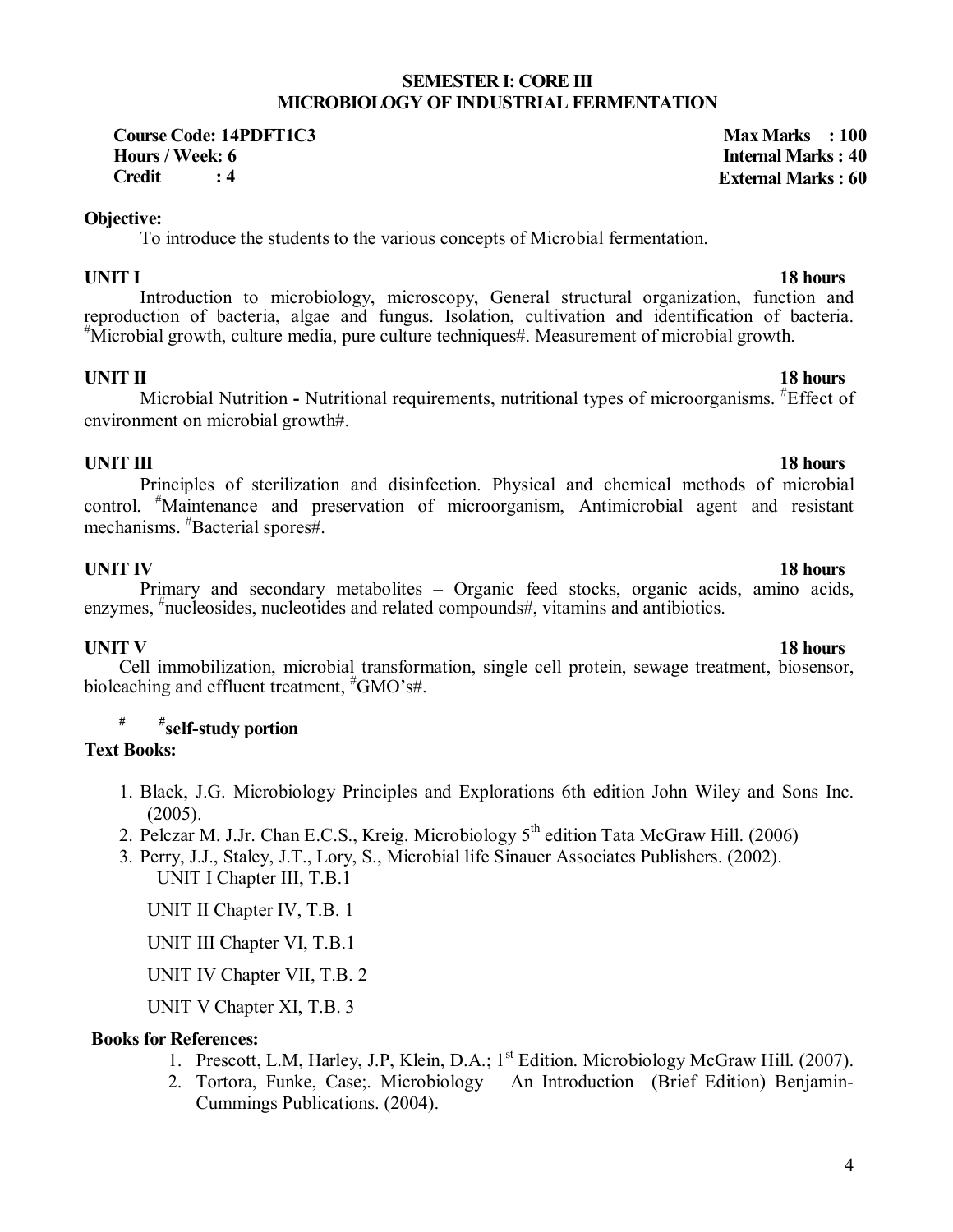### **SEMESTER I: CORE IV PRINCIPLES OF FERMENTATION TECHNOLOGY**

**Course Code : 14PDFT1C4 Max Marks: 100 Hours / Week: 6 Internal Marks: 40 Credit : 4 External Marks: 60**

# **Objective:**

To empower the students with various designs of fermenter. The knowledge on fermentation process enable the students to manipulate microbes for improvement.

**UNIT I** 18 hours Major types of organisms used in fermentation. Microbial growth kinetics, <sup>#</sup>Batch culture, Continuous Culture, Fed – Batch – Types#, applications, fermentation kinetics.

# **UNIT II** 18 hours

 Isolation, preservation and improvement of industrially important microorganisms, media for  $industrial$  fermentations – media formulation, <sup>#</sup>Development of inoculum for industrial fermentations#.

# **UNIT III** 18 hours

 Fermentor design and types-basic functions of a Fermentor for microbial and animal cell culture – alternative vessel design, common measurements and control systems. # Sensors – solutions to common problems in fermentation#, anaerobic fermentation.

**UNIT IV** 18 hours Control of fermentation – requirements for control, design of a fermentation control systems, sensors and controllers, control of incubation, <sup>#</sup>aeration and agitation#.

# **UNIT V** 18 hours

Computers in fermentation, modeling, software sensors, control and supervision of fermentation processes.  $^{*}$ off-line / online measurements  $-$  PID#.

# **# #self-study portion**

# **Text Books:**

- 1. Arnold L. Demain & Julian E. Davis. Industrial Microbiology & Biotechnology, ASM Press.  $(2004)$ .
- 2. Coulson, J.M. and J.F. Richardson;  $6<sup>th</sup>$  Edition, Chemical Engineering Elsevier. Mc Graw Hill Publication. (1999).

UNIT I Chapter III, T.B.1

UNIT II Chapter IV, T.B. 1

UNIT III Chapter V, T.B.1

UNIT IV Chapter IV, T.B. 2

UNIT V Chapter V, T.B. 2

### **Books for References:**

- 1. Emt.el-Mansi & CFA. Bryce Fermentation Microbiology & Biotechnology, Taylor & Francis Ltd.  $(2004)$ .
- 2. Stanbury, P.F., A. Whitaker & S.J. Hall. Principles of fermentation technology Oxford Press. (1997).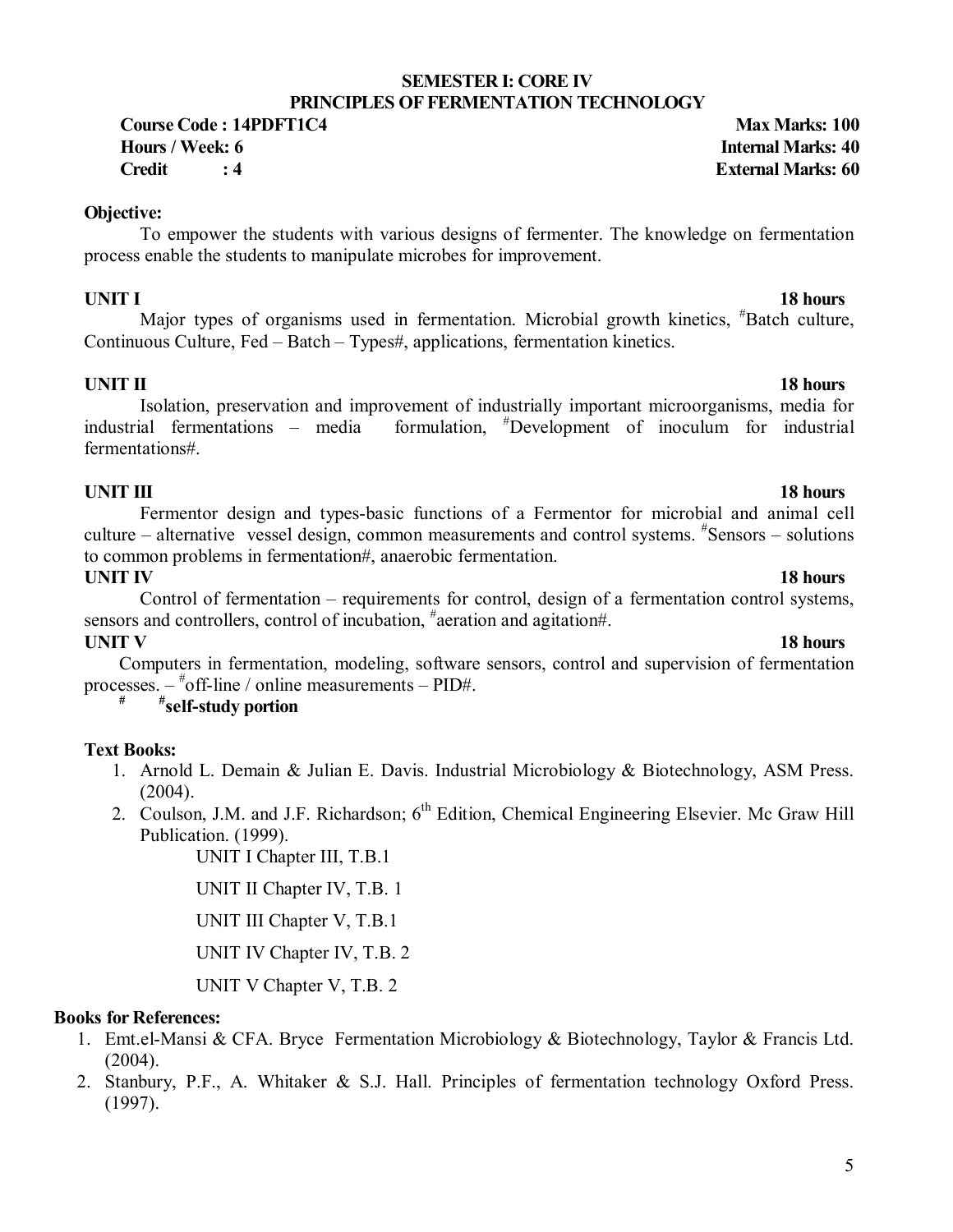# **SEMESTER I: CORE V MICROBIOLOGY, ENZYMOLGY AND FERMENTATION - PRACTICAL**

**Course Code : 14PDFT1C5P** Max Marks : 100 **Hours / Week : 6 Internal Marks : 40 Credit : 4 External Marks : 60**

### **Objective:**

To train students to understand the concepts of fermentor and microbial enzymes.

- 1. Media preparation, Sterilization.
- 2. Culture transfer techniques, Isolation of pure cultures.
- 3. Microbial isolation and screening.
- 4. Bacterial staining
- 5. Bacterial growth curve studies
- 6. Isolation of Antibiotic producing organism
- 7. Extracellular activities of micro organisms- amylase, gelatinase, lipase, caseinase
- 8. Qualitative study of enzyme activity
- 9. Effect of pH, Temperature, Substrates, Inhibitor on enzyme activity
- 10. Enzyme kinetics Km, Vmax, Specific activity and activity determination
- 11. Anatomy of Fermentor, cleaning of Fermentor, Assembling and final pre-sterilization of Fermentor, Anatomy and calibration of fermentator electrodes / probes, Post – sterilization procedures, Aseptic techniques in inoculation of fermentors
- 12. Aseptic sampling from fermentors
- 13. Techniques to determine microbial contaminations
- 14. Trouble shooting and diagnostics

### **Text Books:**

- 1. Cappuccino, J. G. and N. Sherman (2004). Microbiology. A laboratory manual Pearson Education.
- 2. Ignacimuthu, S. (1996). Applied Plant Biotechnology. . Mc Graw Hill publications Co. Ltd., New Delhi.
- 3. Rodney Boyer (2003). An Introduction to Practical Biochemistry Pearson Education.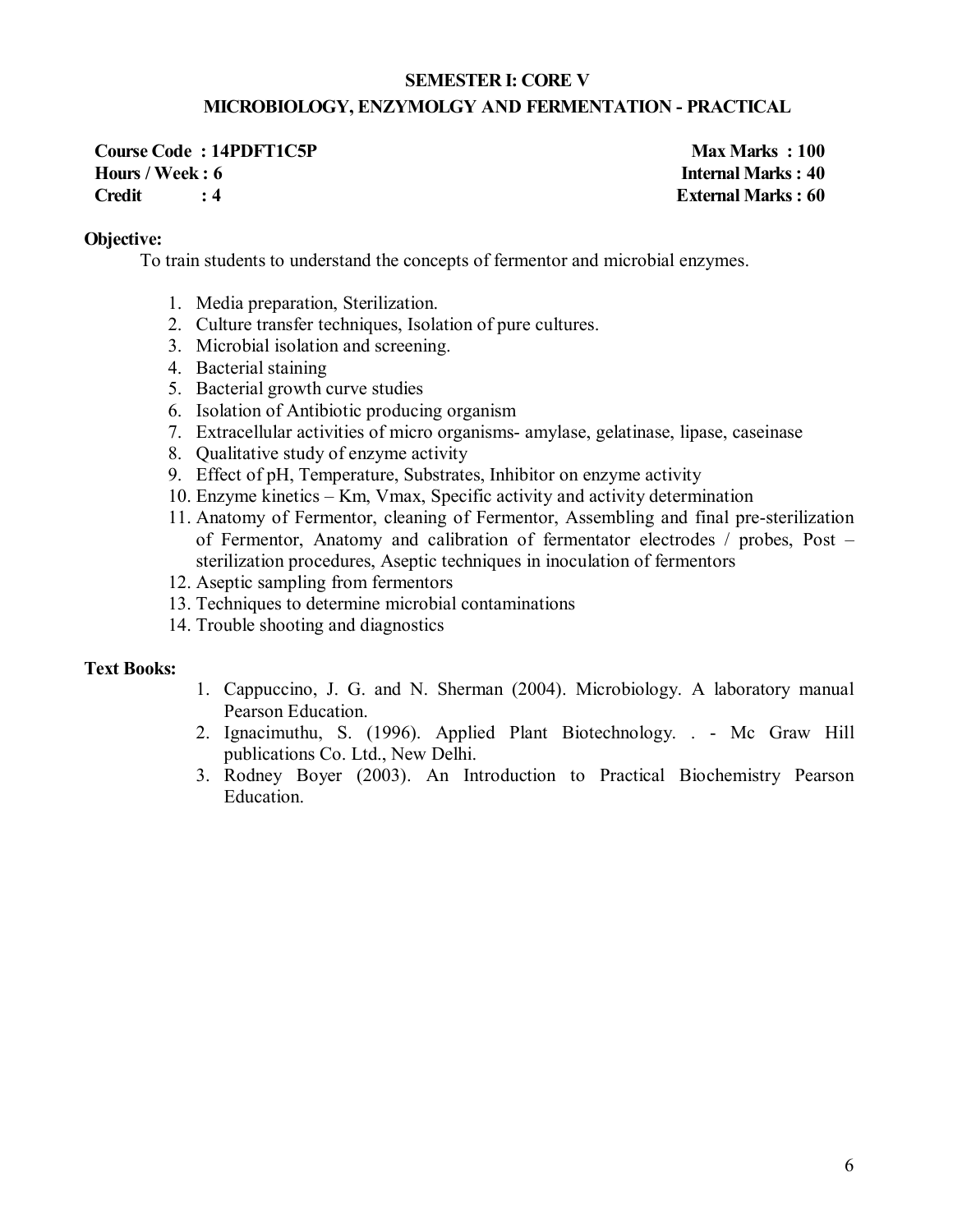### **SEMESTER II: CORE VI BIOSEPARATIONS AND BIOLOGICAL TECHNIQUES**

**Course Code : 14PDFT2C6 Max Marks: 100 Hours / Week: 6 Internal Marks: 40 Credit : 4 External Marks : 60**

# **Objective:**

To empower students with the concepts and principles Biological techniques.

# **UNIT I** 18 hours

Bioseparation and Scope - General laboratory procedures: lab safety, note books and reports, cleaning of glasswares, preparation and storage of solutions. pH, Buffers, Electrodes and Biosensors, Measurement of Protein, Nucleic acid solutions. *#* Chromatography – Principle, operative technique and applications of paper, TLC, adsorption chromatography, GLC, and HPLC*#* . Ion-Exchange, molecular sieve.

# **UNIT II** 18 hours

Electrophoretic techniques - Principle and technique of gel, SDS, high voltage and discontinuous electrophoresis, Isoelectric focussing. *#* Pulsed field gel electrophoresis and capillary electrophoresis#.

# **UNIT III** 18 hours

Spectrophotometry- Basic principles, instrumentation and applications of UV, Visible, IR spectrophotometers and Mass Spectrometry. <sup>#</sup>Flame Photometry - Principles and applications<sup>#</sup>.

# **UNIT IV** 18 hours

Solid removal operations Centrifugation techniques – *#* Principle, methodology and application of analytical centrifugation#, differential centrifugation, density gradient centrifugation, ultracentrifuge.

# **UNIT V** 18 hours

X-Rays - X-Ray diffraction, crystals and detectors, quantitative analysis and applications. Radio chemical methods - Basic concepts, counting methods and applications. Autoradiography. *#* Tracer techniques- radioactive decay, UNITs of radioactivity, detection and measurement of radio activity, Geiger-Muller counter, Scintillation counter*#* . Applications of radioisotopes in biology.

**# #self-study portion**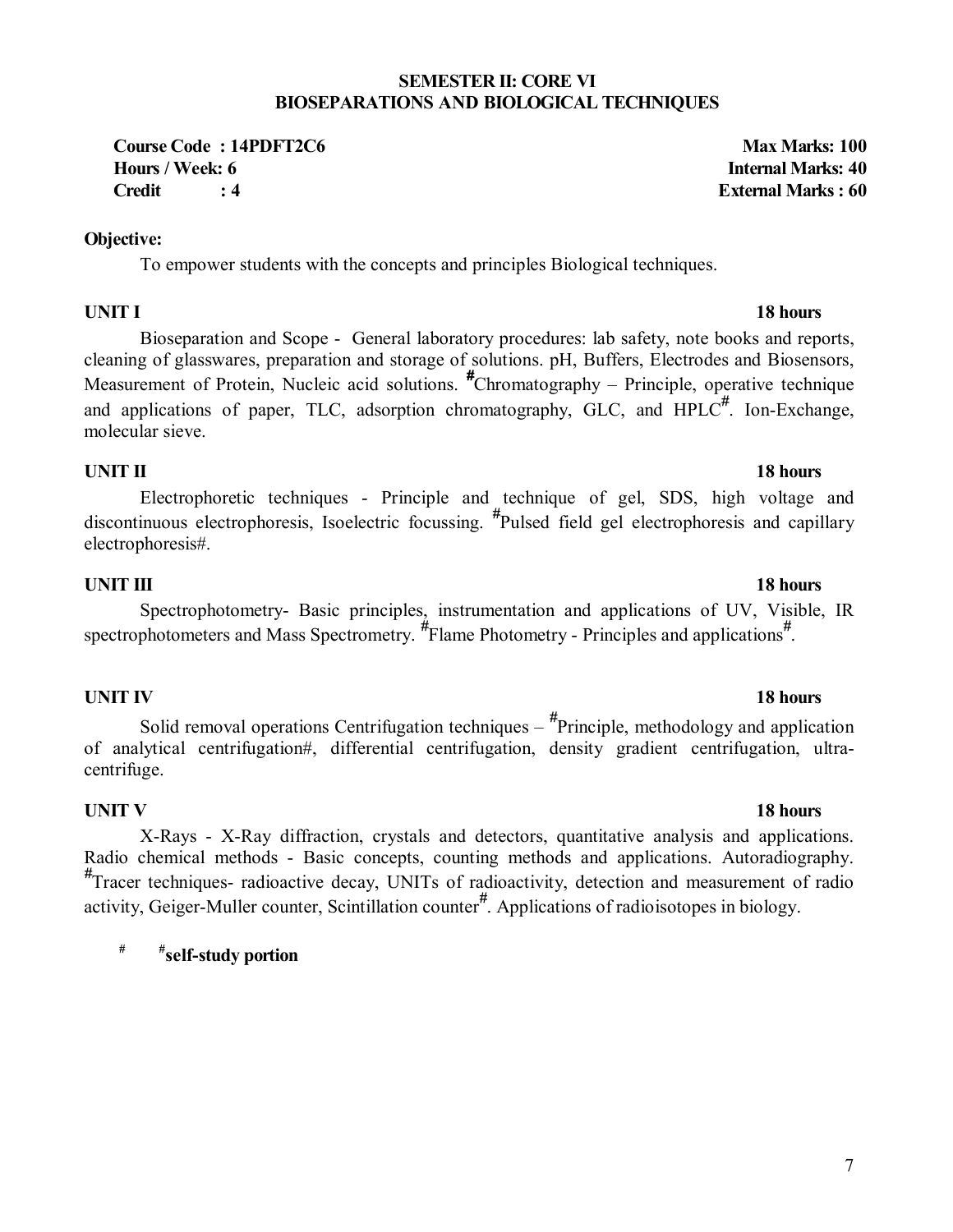# **Text Books:**

- 1. Boyer, R.. Modern Experimental Biochemistry, 3<sup>rd</sup> edition, Addison-Wesley Longman. (2002).
- 2. David Plummer. Practical Biochemistry, Tata Mc-Graw Hill. (1990)
- 3. Jayaraman, J.. A Lab. Manual in Biochemistry New Age International (P) Ltd. (1996).

UNIT I Chapter I, T.B.1 UNIT II Chapter II, T.B. 1 UNIT III Chapter III, T.B.1 UNIT IV Chapter IV, T.B. 2 UNIT V Chapter X, T.B. 3

### **Books for References:**

- 1. Sadasivam & Manickam. Biochemical Methods New Age International (P) Ltd. (1996).
- 2. Sawhney, S.K., & R. Singh. Introductory Practical Biochemistry, Narosa Publishers.  $(2000)$ .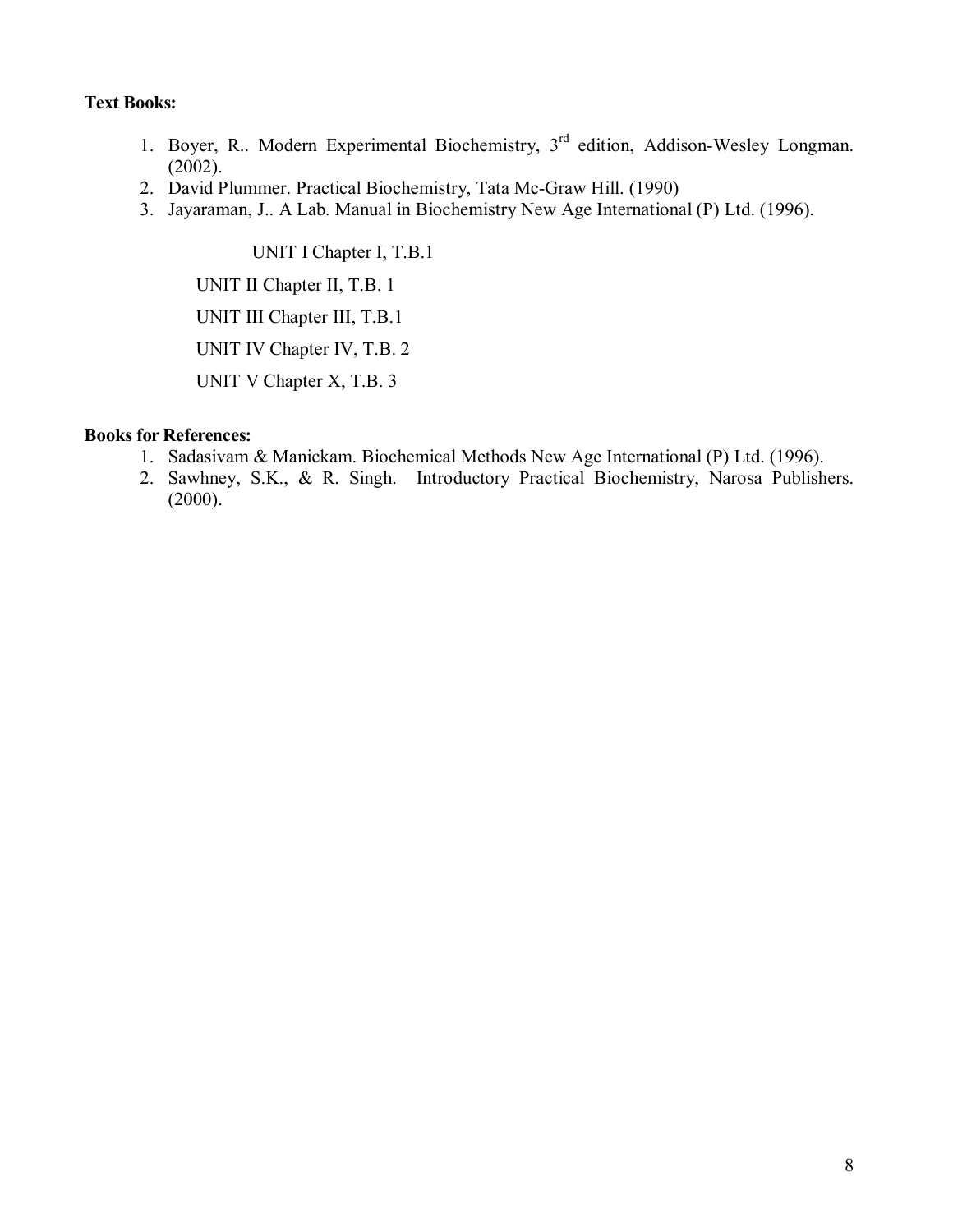### **SEMESTER II: CORE VII ANIMAL AND PLANT CELL BIOPROCESSES**

**Course Code : 14PDFT2C7** Max Marks : 100 **Hours / Week : 6** Internal Marks : 40 **Credit : 4 External Marks : 60**

# **Objective:**

To understand the critical relationship among animal and plant cell culture.

# **UNIT I** 18 hours

Introduction to mammalian cell culture – mammalian cell characteristics, growth kinetics, metabolism, bioreactors for mammalian cell culture, process monitoring and control. *#* Equipments and requirements for animal cell culture technology, Introduction to balanced salt solution, and simple growth medium, chemical, physical and metabolic functions of different constituents of culture medium<sup>#</sup>. Role of  $CO_2$  and supplements, serum and protein free defined media.

# **UNIT II** 18 hours

Plant cell culture – Introduction, culture media – micronutrients, carbon sources, vitamins, pH, plant growth regulators. medium preparation, Facilities – sterile transfer facilities, temperature, light, aeration. culture initiation, - sterile explants, callus cultureintiation, suspension culture, bioreactors and scale – up. *#* Growth quantitation – fresh weight, dry weight, packed cell volume, indirect measurement, viabilitiy assays, secondary metabolite production, Regeneration, micropropagation, and transformation#.

# **UNIT III** 18 hours

Insect cell culture, culture techniques – media preparation, Flasks and roller bottles, shakers and spinner flasks, stirred tank reactors, airlift fermentors, fed batch culture, MOI and infectivity, recovery of insect cells, protein expression using stable cell lines. *#* Process issues in large – scale mammalian and insect cell culture, tissue engineering and cell therapy#.

# **UNIT IV** 18 hours

Plant secondary metabolites production: cell culture, hairy root culture, Ri plasmid, *#* control mechanism and maintenance of phenyl propanoid pathway, alkaloids, flavonoids, phenols#.

# **UNIT V** 18 hours

Nuclear transplantation, therapeutic transplantation, transfection methods- lipofection, electroporation, microinjection, embryonic stem cell transfer, targeted gene transfer, **#** hybridoma technology and production of monoclonal antibodies, stem cells – embryonic & adult stem cells, and potent uses of human stem cells#.

# **# #self-study portion**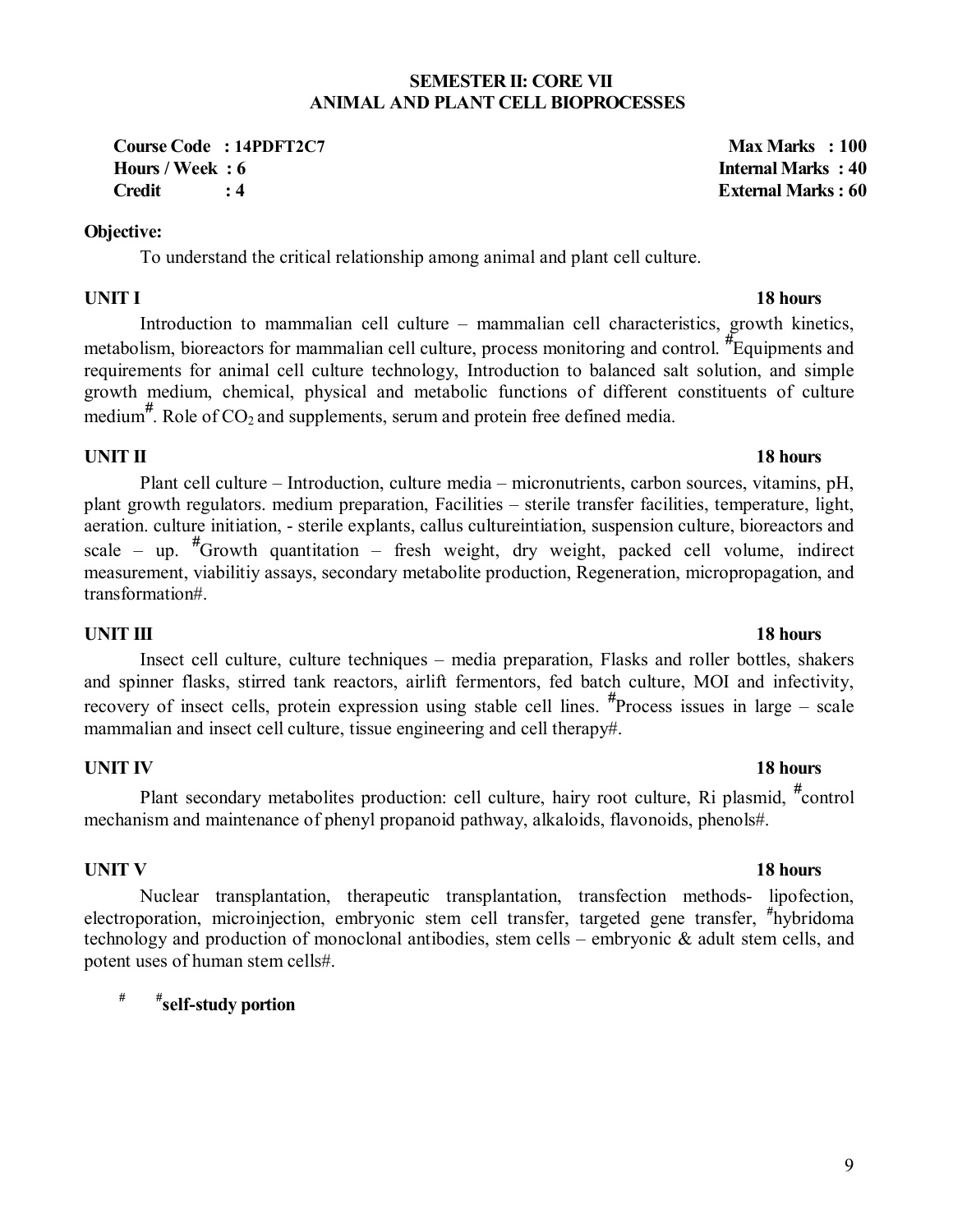# **Text Books:**

- 1. Bernard R. Glick and Jack J. Pasternak. Molecular Biotechnology Panima Publishing House, New Delhi. (2002).
- 2. Bhojwani, S.S. and M.K. Razdan. Plant Tissue culture: theory and practice a revised edition Elsevier science. (2004).
- 3. Goding, J.W. Monoclonal Antibodies: Principles and Practice Academic Press. (1983).

UNIT I Chapter III, T.B.1 UNIT II Chapter IV, T.B. 1 UNIT III Chapter VI, T.B.1 UNIT IV Chapter VII, T.B. 2 UNIT V Chapter X, T.B. 3

### **Books for References:**

- 1. Masters, J.R.W. Animal Cell culture Oxford University Press. (2000).
- 2. Ranga, M.M. Animal Biotechnology Student Edition, Jodhpur. (2003).
- 3. Springer, T. A. Hybridoma Technology in Biosciences and Medicine Plenum Press, New York. (1985).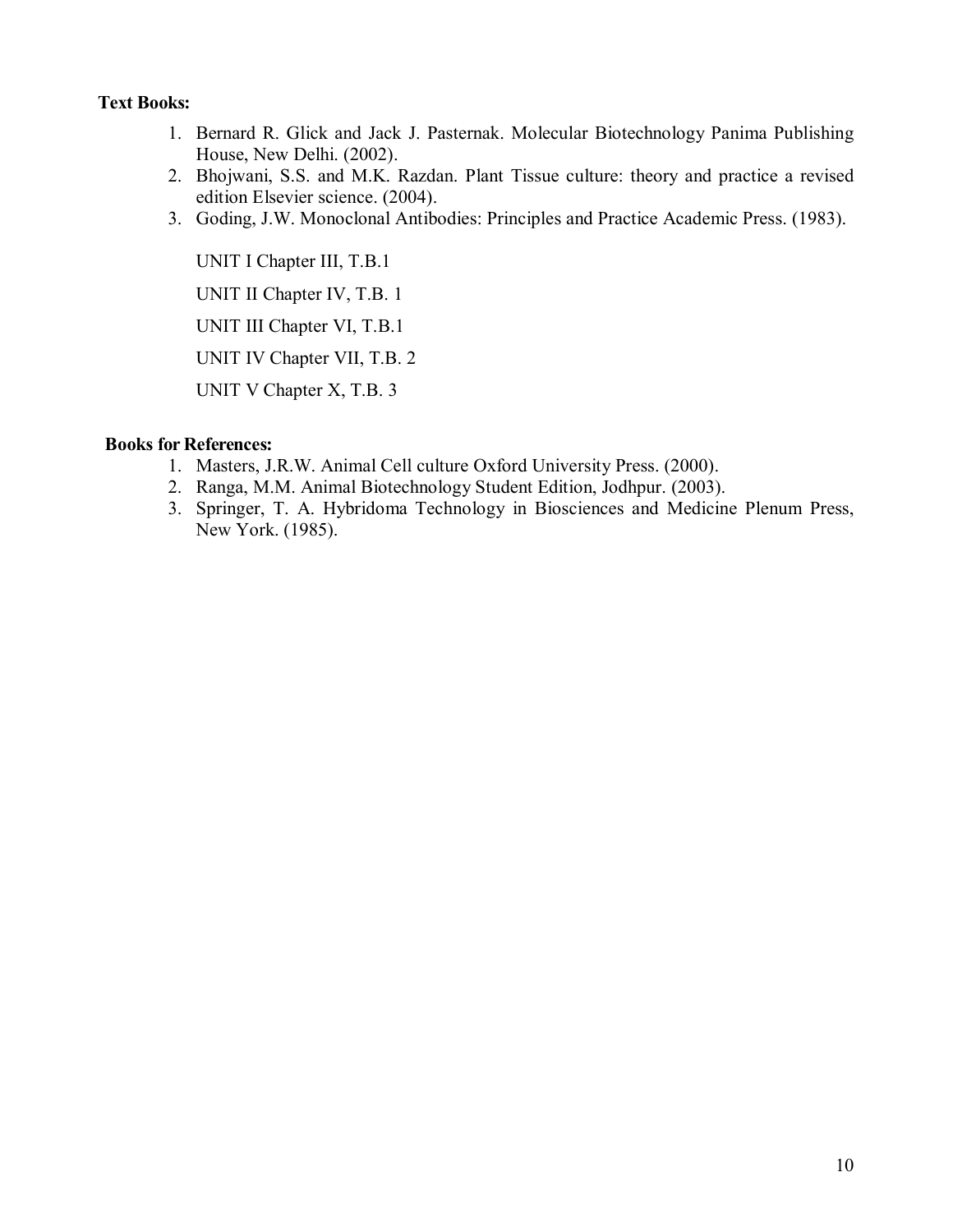### **SEMESTER II CORE VIII DOWNSTREAM PROCESSES AND FERMENTATION ECONOMICS**

**Course Code : 14PDFT2C8 Max Marks : 100 Hours / Week: 6 Internal Marks : 40 Credit : 4 External Marks : 60**

### **Objective:**

To learn about the structural features of the components of downstream process.

# **UNIT I** 18 hours

Introduction to recovery and purification of fermentation products, removal of microbial cells and other solid matters. **#** Foam separation#.

# **UNIT II** 18 hours

Filtration – theory. Use of filter aids – batch filters, continuous filters. Centrifugation. Cell aggregation and flocculation. Cell disruptions – physical, chemical, mechanical, liquid – liquid extraction. <sup>#</sup>Solvent recovery, two-phase aqueous extraction, super critical fluid extraction#.

# **18 hours 18 hours**

# Techniques in Chromatography for downstream processing – adsorption, affinity, ionexchange, gel permeation, reverse phase chromatography, HPLC, <sup>#</sup>ultrafiltration, reverse osmosis, dyring, crystallization, whole broth processing#.

# **UNIT IV****18 hours**

Effluent Treatment - dissolved oxygen concentration, strengths of fermentation effluents, **#** treatment and disposal of effluents, by-products#.

# **18 hours 18 hours**

Fermentation economics – discovery and process development, strain improvement, market potential, plant and equipment, operating cost, contract manufacturing, return on investment – recovery cost. **#** Water usage and recycling and effluent treatment#.

# **# #self-study portion**

# **Text Books:**

- 1. Arnold L. demain & Julian E. Davis. Industrial Microbiology & Biotechnology, ASM Press. (2004).
- 2. Coulson, J.M. and J.F. Richardson. Chemical Engineering, Pergamon Press. (1984). UNIT I Chapter III, T.B.1 UNIT II Chapter IV, T.B. 1 UNIT III Chapter VI, T.B.1 UNIT IV Chapter VIII, T.B. 2

UNIT V Chapter XI, T.B. 2

# **Books for References:**

- 1. Mansi & Bryce, C.F.A. Fermentation Microbiology & Biotechnology Taylor & Francis Ltd. (2004).
- 2. Stanbury, P.F., A. Whitaker & S.J. Hall Principles of fermentation technology Oxford. (1997).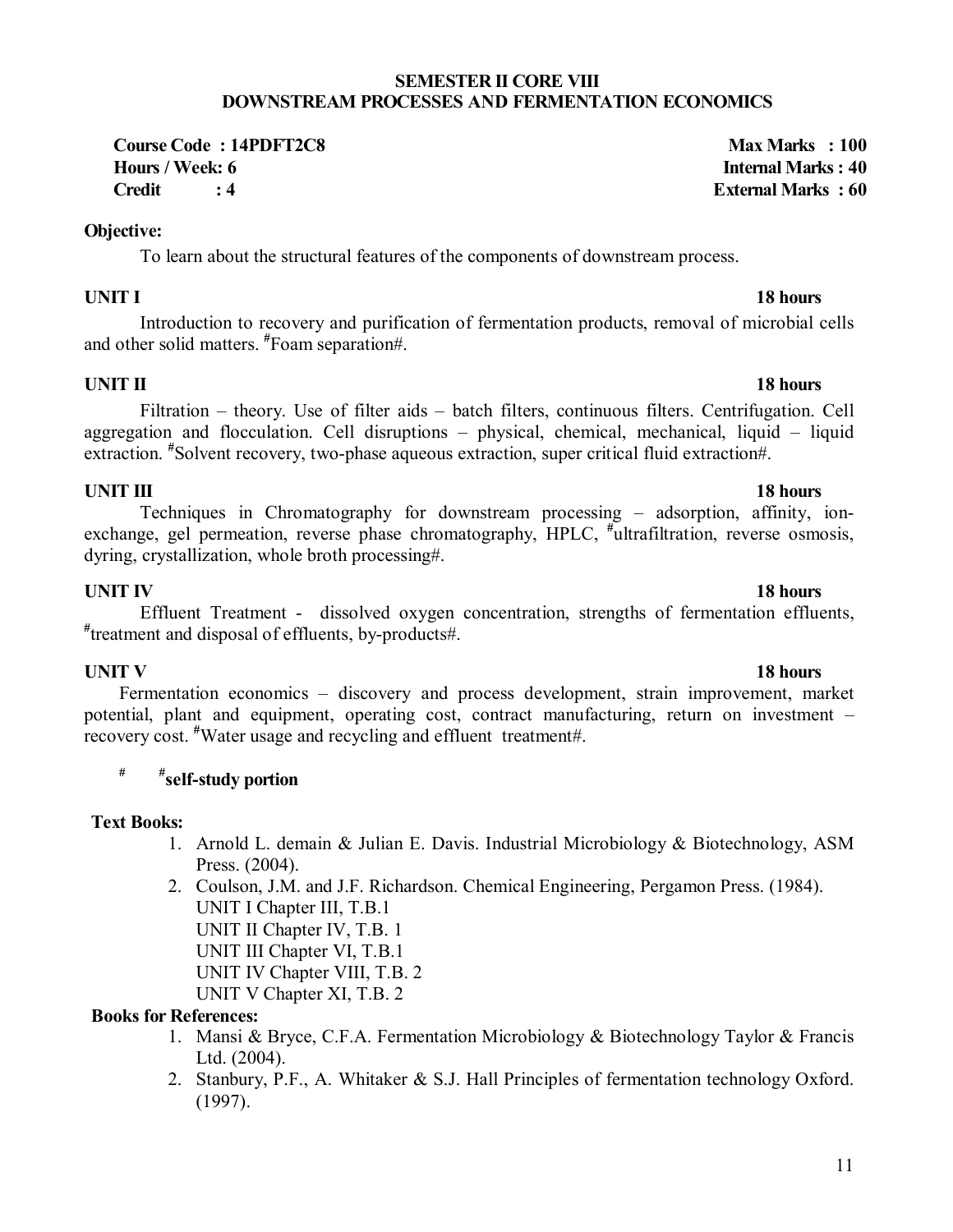# 12

### **SEMESTER II: CORE IX INDUSTRIAL FERMENTATION PROCESSES**

**Course Code : 14PDFT2C9 Max Marks: 100 Hours / Week : 6 Internal Marks: 40 Credit : 4 External Marks : 60**

### **Objective:**

To understand the potential scientific consequences of industrial fermentation products.

**UNIT I****18 hours**  Enzyme production – amylase, glucose isomerases, asparaginase, proteases, rennin, pectinases, lipases, penicillin acylase. **#** Enzyme & cell immobilization.

# **18 hours 18 hours**

### Vitamins & Antibiotics – vitamin B12, riboflavin, β carotene, β –lactam antibiotics, amino acids and peptide antibiotics, carbohydrate antibiotics, macro lactone antibiotics, **#** tetracyclines and anthracyclines#, nucleoside antibiotics & aromatic antibiotics.

**18 hours 18 hours** Organic acids & Feed stocks – citric acids, gluconic acids, acetic acids, lactic acids, kojic acids, **#** Itaconic acids – ethanol, glycerol, butanol, acetone, fermentation#.

**UNIT IV****18 hours**  Amino acids – glutamic acid, lysine, tryptophan, structure and biosynthesis of nucleotides, nucleosides and related compounds#.

**18 hours 18 hours** Ergot alkaloids – significance and occurrence, structure, biosynthesis, strain development, production.microbial transformations – types, applications - antibiotics, **#** pesticides, non-steroid compounds, sterols and steroids#.

# **# #self-study portion**

### **Text Books:**

- 1. Arnold L. Demain & Julian E. Davis. Industrial Microbiology & Biotechnology ASM Press. (2004).
- 2. Coulson, J.M. and J.F. Richardson. Chemical Engineering, Pergamon Press. (1984). UNIT I Chapter III, T.B.1 UNIT II Chapter III, T.B. 1

UNIT III Chapter IV, T.B.1

UNIT IV Chapter V, T.B. 1

UNIT V Chapter XII, T.B. 2

# **Books for Refernces:**

- 1. Mansi & CFA. Bryce. Fermentation Microbiology & Biotechnology Taylor & Francis Ltd. (2004).
- 2. Stanbury, P.F., A. Whitaker & S.J. Hall. Principles of fermentation technology Oxford. (1997).